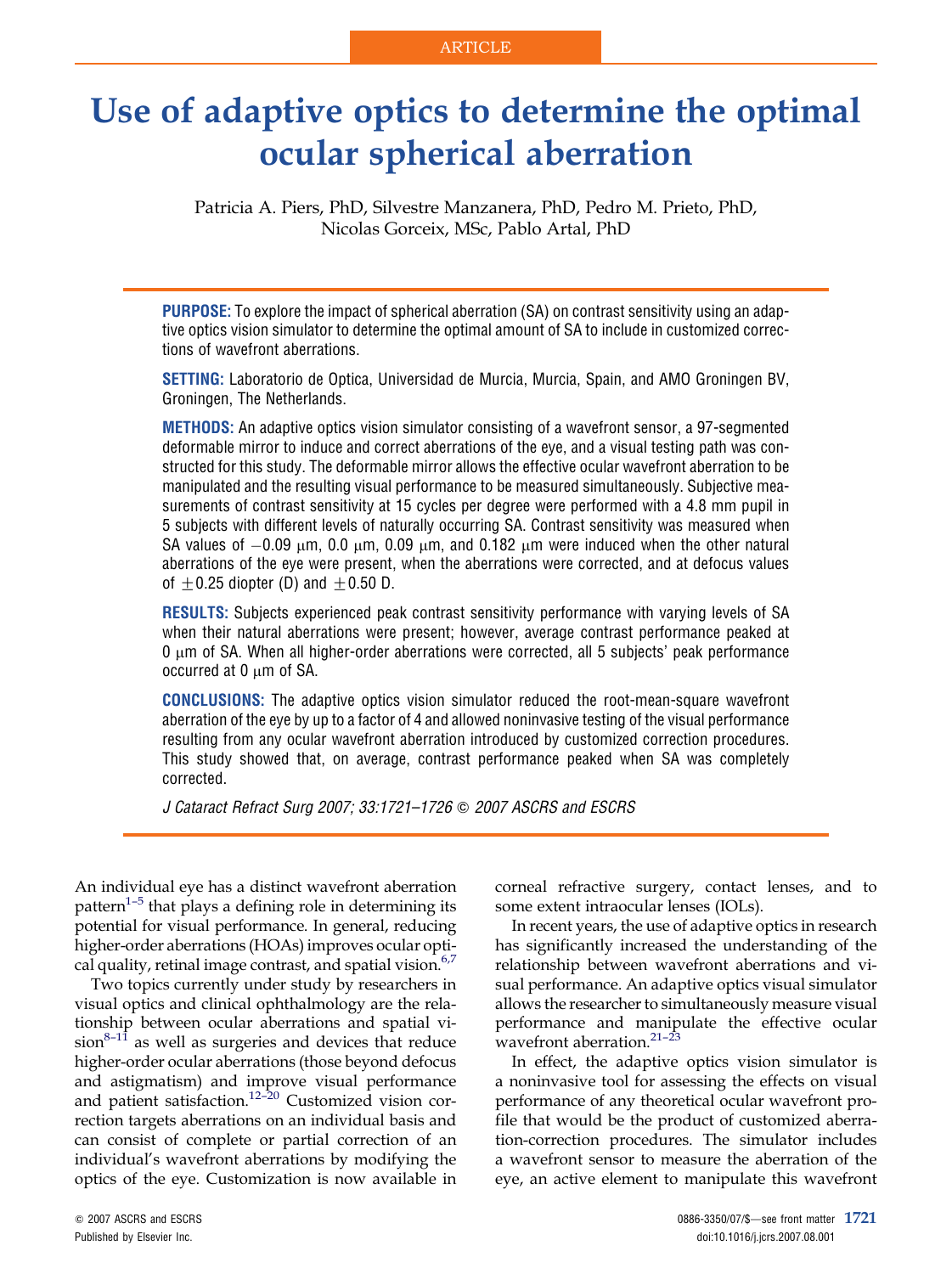<span id="page-1-0"></span>aberration, and a visual testing path to determine the resulting spatial vision.We describe the use of the Murcia adaptive optics vision simulator to measure the contrast sensitivity in a small group of young subjects with different controlled levels of induced spherical aberration (SA) to determine whether there is an optimal amount of SA to aim for when performing customized vision correction to provide improved spatial vision. We also investigated the correction's effect on subjective tolerance to small amounts of defocus.

## SUBJECTS AND METHODS

The adaptive optics setup used in this experimental study is similar to the adaptive optics vision simulator previously described in the literature<sup>[21,22](#page-5-0)</sup>; however, this setup uses a 97-actuator Xinetics deformable mirror (Xinetics Inc.), which provides improved closed-loop correction for a larger aberration production range and an improved chromatic performance compared with that of low-cost mirrors and liquid-crystal modulators.<sup>[24](#page-5-0)</sup>

Figure 1 is a schematic of the adaptive optics vision simulator used in this study. A near-infrared diode laser illuminates the eye. The light reflected at the retina is relayed to the micro-deformable mirror by lenses L1 to L4 that conjugate the eye pupil with the micro-deformable mirror planes. The combined wavefront aberrations of the eye and the optical system, including the micro-deformable mirror, is measured by the Hartmann-Shack (H-S) wavefront sensor, $^{25}$  $^{25}$  $^{25}$ which is optically conjugated with the mirror plane by lenses L5 to L8. The target wavefront, including partial or total correction of the eye's aberrations and induction of known amounts of SA, is achieved by operating the H-S sensor and the micro-deformable mirror in closed-loop mode. A computer-controlled Badal optometer located between lenses L1 and L2 is used to correct or induce defocus, and a cold mirror placed in front of the H-S sensor allows the subject to participate in visual tests through the modified ocular aberrations. These tests, which are shown on a distant monitor, were developed using the standard Cambridge Research System libraries.

Dr. Piers is an employee of AMO Gronigen BV. None of the other authors has a financial or proprietary interest in any material or method mentioned.

Supported by AMO, Ministerio de Educacion y Ciencia, Spain, grant FIS2004-02153, and Sharp-eye EU-RTN.

Corresponding author: Patricia A. Piers, PhD, AMO Groningen BV, van Swietenlaan 5, Groningen, 9728 NX, The Netherlands. E-mail: [patricia.piers@amo-inc.com.](mailto:patricia.piers@amo-inc.com)



Figure 1. A schematic drawing of the adaptive optics vision simulator (CM = cold mirror;  $DL$  = near-infrared diode laser; E = visual testing target;  $H-S = Hartmann-Shack$ ; MDM = micro-deformable mirror;  $P =$  artificial pupil).

### **Subjects**

All procedures conformed to the Declaration of Helsinki requirements for research involving human subjects. Subjective measurements of contrast sensitivity at 15 cycles per degree (cpd) with a 4.8 mm artificial pupil were performed in 5 eyes of 5 subjects (ages 28 to 40 years) for 4 cases of induced ocular SA (–0.09 μm, 0.00 μm, +0.09 μm, and 0.182 μm). These SA testing values were chosen to span the range of values of the average pseudophakic SA found with the aspherical IOLs available today. The subjects had different levels of preexisting ocular wavefront aberration.

The undilated pupil of each subject was aligned with the center of the wavefront sensor and thus with the deformable mirror and the center of the visual testing target. After alignment, 2 drops of tropicamide 1% were instilled approximately 30 minutes before the experiments to initiate cycloplegia and mydriasis.



Figure 2. The natural 3rd- and 4th-order wavefront aberrations of the 5 subjects with a 4.8 mm pupil.

Accepted for publication August 5, 2007.

From the Department of Applied Research (Piers), AMO Groningen BV, Groningen, The Netherlands, and Laboratorio de Optica (Manzanera, Prieto, Gorceix, Artal), Centro de Investigacion en Optica y Nanofisica Universidad de Murcia, Campus de Espinardo, Murcia, Spain.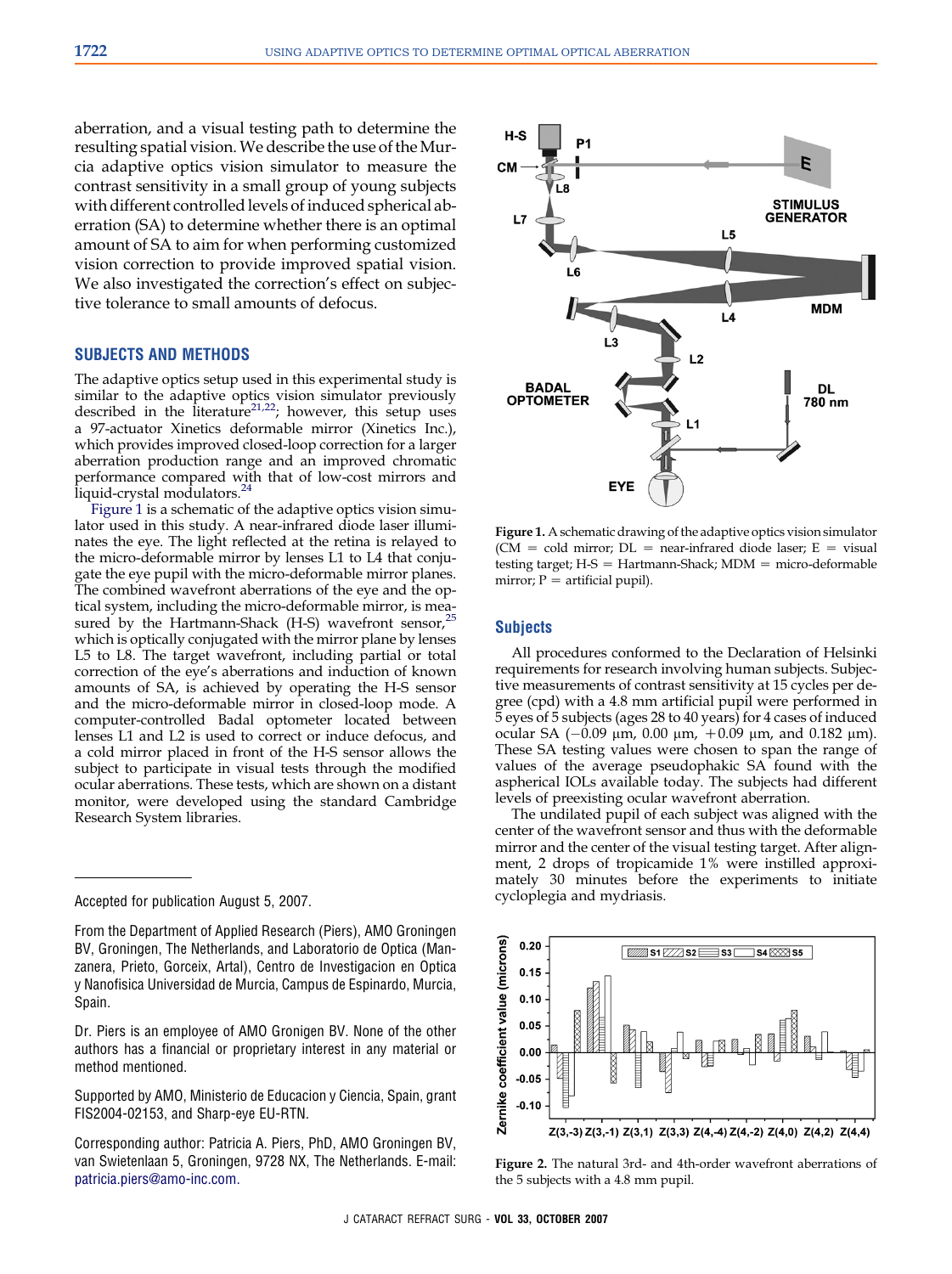<span id="page-2-0"></span>Initially, the HOAs in the subjects' eyes were left uncorrected and visual testing was performed with the subjects' natural aberrations, except SA, present. [Figure 2](#page-1-0) shows the 3rd- and 4th-order wavefront aberration terms before correction of each subject.

For all 4 SA cases, astigmatism was corrected using the deformable mirror. The subjective best-focus position was determined by allowing the subject to move the Badal optometer (in 0.1 diopter [D] steps) until a target letter E (with stroke separation equivalent to 15 cpd) was judged to be in focus. This location is referred to as the 0 D position in Figures 3 and 4. All defocused measurements were performed by moving the Badal optometer system by the desired amount relative to this best-focus position. Negative values of defocus mean there is a need for negatively powered spherical correction (myopia). Positive values mean there is a need for positively powered spherical correction (hyperopia). Contrast sensitivity was measured at best focus, 4 defocus positions, and  $\pm 0.25$  D and  $\pm 0.5$  D, using polychromatic (white) vertical sine-wave targets. Subjects were shown targets that decreased in contrast until the subject could no longer see the grating pattern. This process was repeated 3 times to determine each subject's contrast threshold for each SA and defocus condition. This allowed the SA-defocus space to be partially mapped while identifying the true optimum performance. To avoid learning effects, the



Figure 3. The through-focus contrast sensitivity for each test subject a: Subject 1. b: Subject 2. c: Subject 3. d: Subject 4. e: Subject 5. f: Mean through-focus contrast sensitivity for all subjects measured for 15 cpd with a 4.8 mm pupil and different levels of induced ocular SA with only lower-order astigmatism corrected.



Figure 4. The through-focus contrast sensitivity for each test subject. a: Subject 1. b: Subject 2. c: Subject 3. d: Subject 4. e: Subject 5. f: Mean through-focus contrast sensitivity for all subjects measured for 15 cpd with a 4.8 mm pupil and different levels of induced ocular SA with all higher-order wavefront aberrations corrected.

different levels of SA were presented in random order. Finally, to at least partially characterize the effect of other aberrations on the optimum SA value, the above tests were repeated with the deformable mirror correcting all higher-order wavefront aberrations (except SA) at once.

## RESULTS

The through-focus contrast sensitivity for all levels of SA when the HOA remain uncorrected are shown for each subject in Figure 3,  $a$  to  $e$ , and the mean for all 5 subjects is shown in Figure 3, f. The error bars indicate the standard deviation of the contrast sensitivity measured at each point. Two of the 5 subjects experienced peak contrast sensitivity with negative SA values, 1 experienced peak performance with positive SA, and 2 experienced peak performance with no SA. In terms of mean performance, peak contrast sensitivity was experienced with 0  $\mu$ m of SA (mean 0.02  $\mu$ m  $\pm$ 0.075 [SD]).

The deformable mirror is effective in correcting the monochromatic aberrations of the eye. [Figure 5](#page-3-0) shows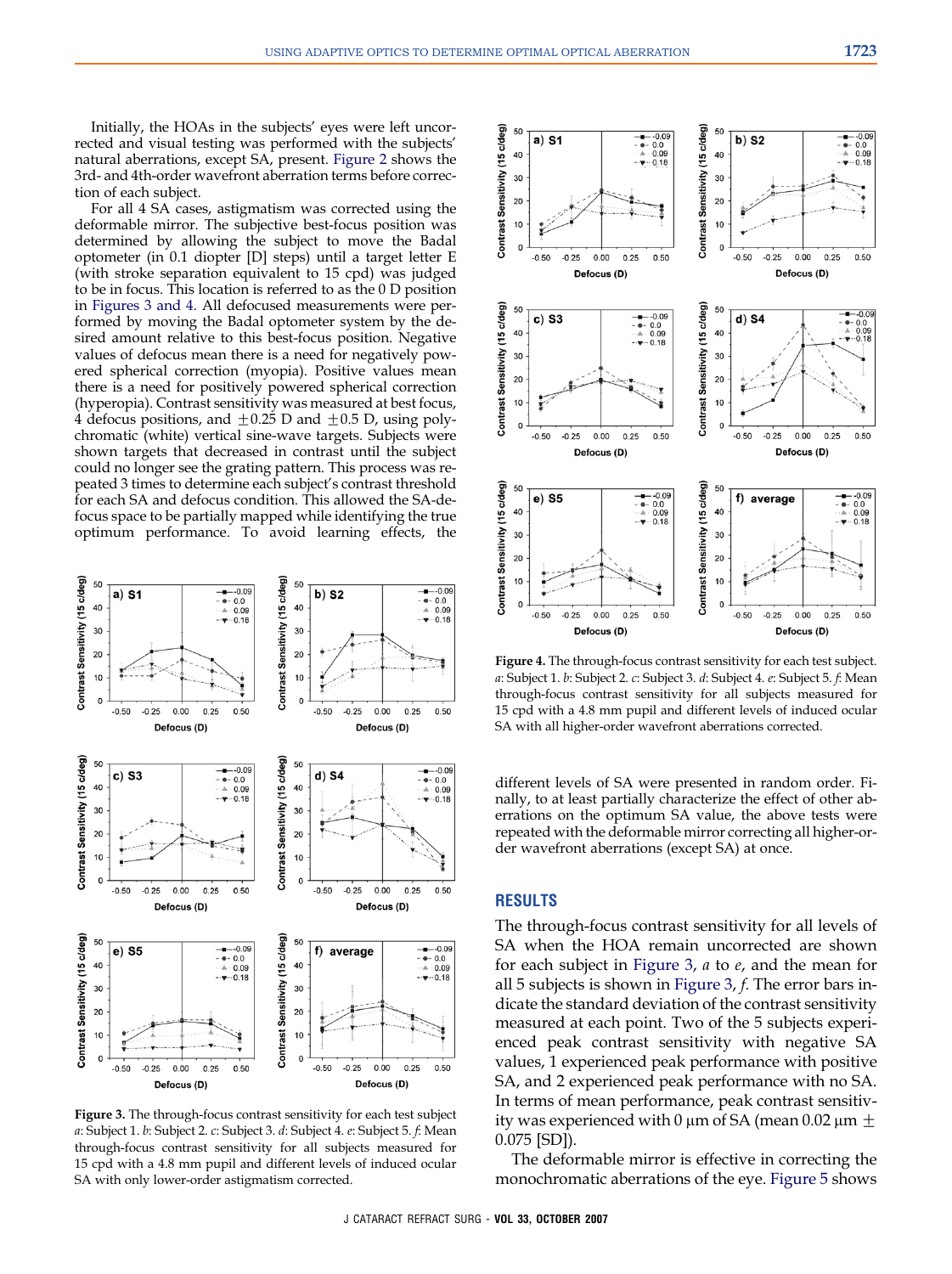<span id="page-3-0"></span>

Figure 5. The RMS wavefront aberration of the 5 subjects before and afetre closed-loop correction with a 5.5 mm pupil and the deformable mirror.

the RMS wavefront aberration (in microns) for a 5.5 mm pupil before and after closed-loop correction. [Figure 4,](#page-2-0) a to e, shows the through-focus contrast sensitivity with a 4.8 mm pupil and the 4 levels of SA when HOAs were corrected for each subject. [Figure 4](#page-2-0), f, shows the mean contrast performance. All 5 subjects had peak performance with  $0 \mu$ m of SA. The mean contrast performance also peaked at  $0 \mu m$  of SA.

### **DISCUSSION**

Different lens designs cause pseudophakic eyes with IOLs to have different ocular wavefront aberration patterns.[26,27](#page-5-0) Spherical IOLs have positive SA, which results in increased total ocular SA for the average pseudophakic patient.<sup>[26,27](#page-5-0)</sup> All existing aspherical IOLs offer some reduction in SA; however, none addresses corneal SA on an individual level (G. Beiko, MD, ''Personalized Correction of Spherical Aberration in Cataract Surgery,'' presented at the ASCRS Symposium on Cataract, IOL and Refractive Surgery, Washington, DC, USA, April 2005). The spread in corneal SA values in the cataract population contributes to a spread in ocular SA values in pseudophakic eyes. Addressing this variability for various wavefront aberrations, both lower and higher order, is the primary goal of customized IOLs.

An interesting related issue is the amount of SA typically present in subjects with excellent spatial vision. Levy et al. $^{28}$  $^{28}$  $^{28}$  determined that the mean value of rootmean-square (RMS) SA in subjects between the ages of 18 years and 51 years with ''supernormal'' vision (visual acuity  $20/15$  or better) was  $0.1 \mu m$  for pupils larger than 6.0 mm. However, RMS values do not reveal whether the SA is positive or negative.

In a similar study, Schallhorn measured the wavefront aberration in pilots with supernormal vision and found these pilots (mean age  $31.6 \pm 4.9$  years; personal communication, Steven Schallhorn, MD, December 2006) had an average SA component of approximately 0.1 µm for a 6.0 mm pupil (S. Schallhorn, MD, ''Deciphering Wavefront Higher-Order Aberrations,'' Cataract & Refractive Surgery Today, January 2002, pages 47–48. Available at: [http://www.](http://www.crstodayarchive.com/03_archive/0102/crst0102_1_161.html) [crstodayarchive.com/03\\_archive/0102/crst0102\\_1\\_](http://www.crstodayarchive.com/03_archive/0102/crst0102_1_161.html) [161.html](http://www.crstodayarchive.com/03_archive/0102/crst0102_1_161.html)). Alcon et al. found the average SA value in young subjects (younger than 25 years) with excellent visual acuity (better than 20/15) was not significantly different from zero (Alcon E, et al. IOVS 2006; 47:ARVO E-Abstract 1196). The differing results in these 2 studies may be due to the age of the subjects as it is well known that higher-order ocular aberrations, in particular SA, increase with age.<sup>[29](#page-5-0)</sup> Nevertheless, the inconsistency in these study results prompted us to scrutinize the optimal value of SA correction in customized vision techniques.

In a clinical setting in which standard contrast sensitivity testing is performed , 1.5, 3, 6, 12, and 18 cpd are the levels tested. In a study, performed by some authors of the present study, 3, 6, and 15 cpd were used in an adaptive optics vision simulator to determine the improvement that would be provided by IOLs that correct pseudophakic SA. This study was performed using 15 cpd as it is well established from optical modeling that higher spatial frequencies are more sensitive to changes in wavefront aberration. Because this study was intended to determine the optimal value of SA correction and because of the testing times associated with the procedure, it was deemed appropriate to use a higher spatial frequency.

It has been suggested that ocular SA increases depth of focus.<sup>[30](#page-5-0)</sup> Marcos et al.<sup>[31](#page-5-0)</sup> determined theoretically (using the Strehl ratio calculated from wavefront aberrations for varying degrees of defocus) that aspherical IOLs that correct ocular SA showed a decreased tolerance to defocus. Piers et al.<sup>22</sup> also used adaptive optics to study the impact of SA on pseudoaccommodation. That study found that with SA corrected, subjects' visual acuity and contrast sensitivity at 6 cpd was as good as or better than it was when the same subjects had significant amounts of SA (SA similar to that displayed by patients with spherical lenses; ie,  $0.15 \mu m$ for a 4.8 mm pupil) for defocus values as large as  $\pm$ 1.0 D. Biometric data from pseudophakic eyes and computational modeling were used to predict similar behavior for the through-focus image quality. $32$  This study reports similar results for contrast sensitivity at 15 cpd and a larger range of SA values in the cases in which HOAs other than SA were not corrected. In this study, we evaluated a reduced range of defocus  $(-0.5$  to  $+0.5$  D). Each subject had a different degree of tolerance to defocus, which was not symmetrical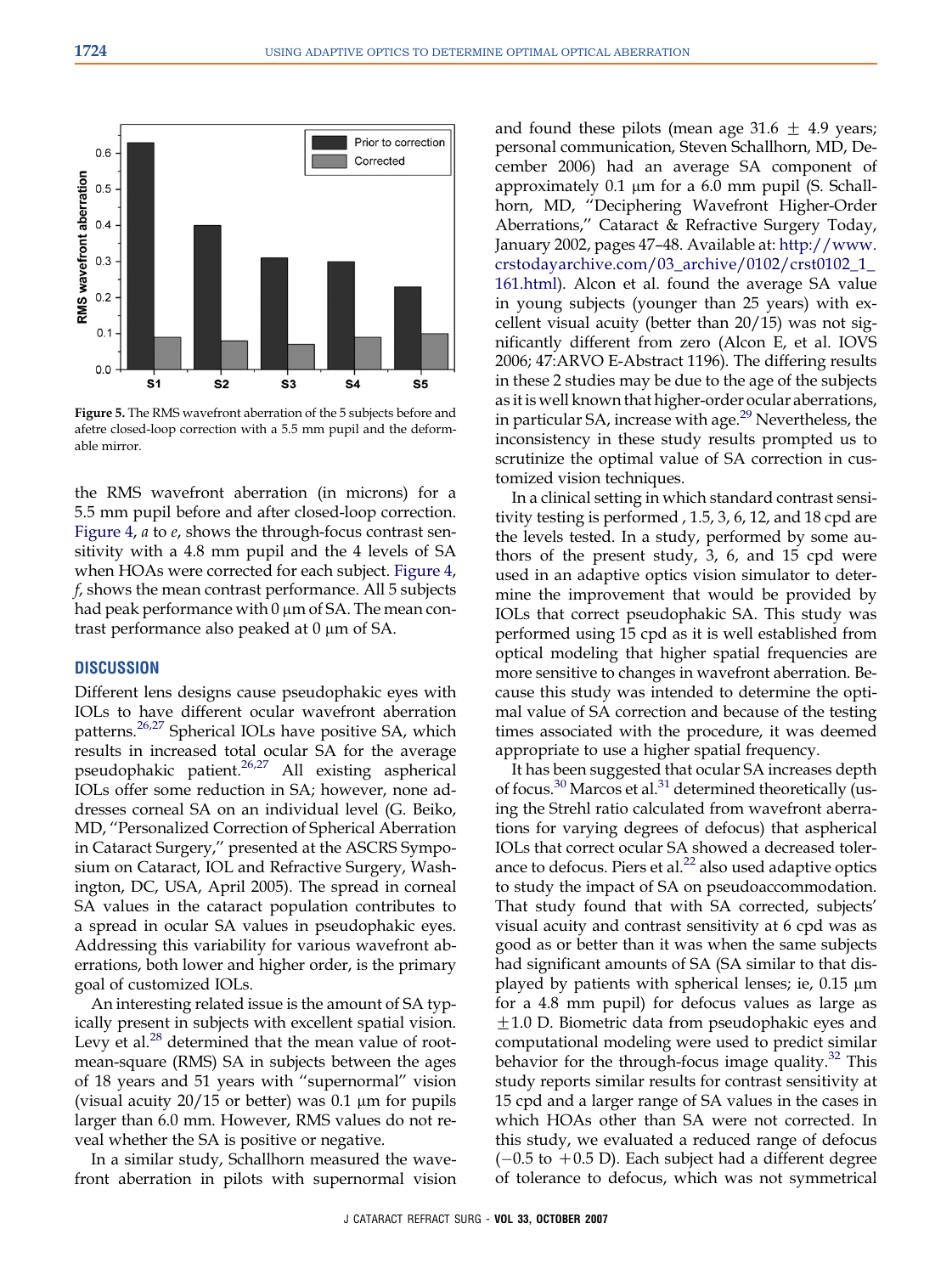<span id="page-4-0"></span>Table 1. Each subject's natural SA, SA with the peak value of contrast sensitivity when only astigmatism was corrected, and SA with the peak value of contrast sensitivity when all HOAs were corrected.

|                                                                                            | Natural | With Uncorrected | With Complete      |
|--------------------------------------------------------------------------------------------|---------|------------------|--------------------|
| Subject                                                                                    | SA.     | <b>HOAs</b>      | Correction of HOAs |
| $\mathbf{1}$                                                                               | 0.04    | $-0.09$          | $\Omega$           |
| $\overline{2}$                                                                             | $-0.02$ | $-0.09$          | $\Omega$           |
| 3                                                                                          | 0.06    | $\mathbf{0}$     | $\Omega$           |
| $\overline{4}$                                                                             | 0.06    | 0.09             | $\Omega$           |
| 5                                                                                          | 0.08    | $\Omega$         | $\Omega$           |
| $CS =$ contrast sensitivity; HOAs = higher-order aberrations; SA =<br>spherical aberration |         |                  |                    |

for positive and negative values of defocus. Our study was not meant to examine depth of focus but rather to scan the SA-defocus space to find the true peak of contrast performance for each individual.

This study included subjects with different preexisting levels of ocular SA so that we could determine whether neural adaptation to aberrations influenced their preference for SA value. It has been shown that subjects prefer their own natural aberration pattern to manipulated patterns. $^{23}$  $^{23}$  $^{23}$  Table 1 shows each subject's natural SA and the SA value that gave each of them the best contrast sensitivity with other HOAs, corrected and uncorrected. Subject 1, whose natural SA was positive, experienced peak contrast performance with a negative SA value. Two subjects (3 and 5) had significantly positive natural SA and experienced peak contrast sensitivity with 0 SA. These 3 cases suggest that in the case of SA, contrast performance is not always the best when values are similar to natural aberration patterns. Spherical aberration and changing defocus are typically balanced, which could prevent significant adaptation.

Spherical aberration and defocus cannot be separated; therefore, customized correction of SA with an IOL must simultaneously lower refractive error to achieve the optimal result. For correction methods such as contact lenses or corneal refractive surgery, if natural accommodation is still present, the coupling of SA and defocus is more complex because SA changes as the eye accommodates<sup>[33](#page-5-0)</sup>; therefore, a single fixed value of SA cannot provide the best correction for all conditions.

## **CONCLUSION**

On first consideration, one might suppose that the large range of and many differences in ocular wavefront aberrations that occur in the general population<sup>2,3</sup> would warrant a larger sample than that chosen for this study. Because the adaptive optics vision simulator allows each subject to be used as his or her own control, we reason that the sample is large enough to draw several conclusions about the optimal ocular SA correction. When HOAs remain uncorrected, the SA value at contrast performance peaks varies from individual to individual. The variation can be attributed to the complex interaction among the different aberration terms.<sup>[34](#page-5-0)</sup> However, on average, in-focus contrast performance peaks when all SA is corrected. When all HOAs are corrected, even accounting for varying patterns in natural aberrations, all subjects achieved peak performance with 0 SA. For the spatial frequency tested in this study, the results suggest that the goal for customized correction of SA should be as close as possible to zero.

#### **REFERENCES**

- 1. Liang J, Williams DR. Aberrations and retinal image quality of the normal human eye. J Opt Soc Am A 1997; 14:2873–2878
- 2. Porter J, Guirao A, Cox IG, Williams DR. Monochromatic aberrations of the human eye in a large population. J Opt Soc Am A Opt Image Sci Vis 2001; 18:1793–1803
- 3. Thibos LN, Hong X, Bradley A, Cheng X. Statistical variation of aberration structure and image quality in a normal population of healthy eyes. J Opt Soc Am A Opt Image Sci Vis 2002; 19:2329–2348
- 4. Artal P, Guirao A, Berrio E, Williams DR. Compensation of corneal aberrations by internal optics in the human eye. J Vision 2001; 1:1–8. Available at: [http://journalofvision.org/1/1/1/.](http://journalofvision.org/1/1/1/) Accessed July 11, 2007
- 5. Artal P, Benito A, Tabernero J. The human eye is an example of robust optical design. J Vision 2006; 6:1–7. Available at: [http://](http://journalofvision.org/6/1/1/) [journalofvision.org/6/1/1.](http://journalofvision.org/6/1/1/) Accessed July 11, 2007
- 6. Liang J, Williams DR, Miller DT. Supernormal vision and highresolution retinal imaging through adaptive optics. J Opt Soc Am A 1997; 14:2884–2892
- 7. Yoon G-Y, Williams DR. Visual performance after correcting the monochromatic and chromatic aberrations of the eye. J Opt Soc Am A Opt Image Sci Vis 2002; 19:266–275
- 8. Cheng X, Thibos LN, Bradley A. Estimating visual quality from wavefront aberration measurements. J Refract Surg 2003; 19:S579–S584
- 9. Marsack JD, Thibos LN, Applegate RA. Metrics of optical quality derived from wave aberrations predict visual performance. J Vision 2004; 4:322–328. Available at: [www.journalofvision.org/4/](http://www.journalofvision.org/4/4/8) [4/8.](http://www.journalofvision.org/4/4/8) Accessed July 11, 2007
- 10. Villegas EA, González C, Bourdoncle B, et al. Correlation between optical and psychophysical parameters as function of defocus. Optom Vis Sci 2002; 79:60–67
- 11. Campbell CE. Improving visual function diagnostic metrics with the use of higher-order aberration information from the eye. J Refract Surg 2004; 20:S495–S503
- 12. Guirao A, Redondo M, Geraghty E, et al. Corneal optical aberrations and retinal image quality in patients in whom monofocal intraocular lenses were implanted. Arch Ophthalmol 2002; 120:1143–1151
- 13. Holladay JT, Piers PA, Koranyi G, et al. A new intraocular lens design to reduce spherical aberration of pseudophakic eyes. J Refract Surg 2002; 18:683–691